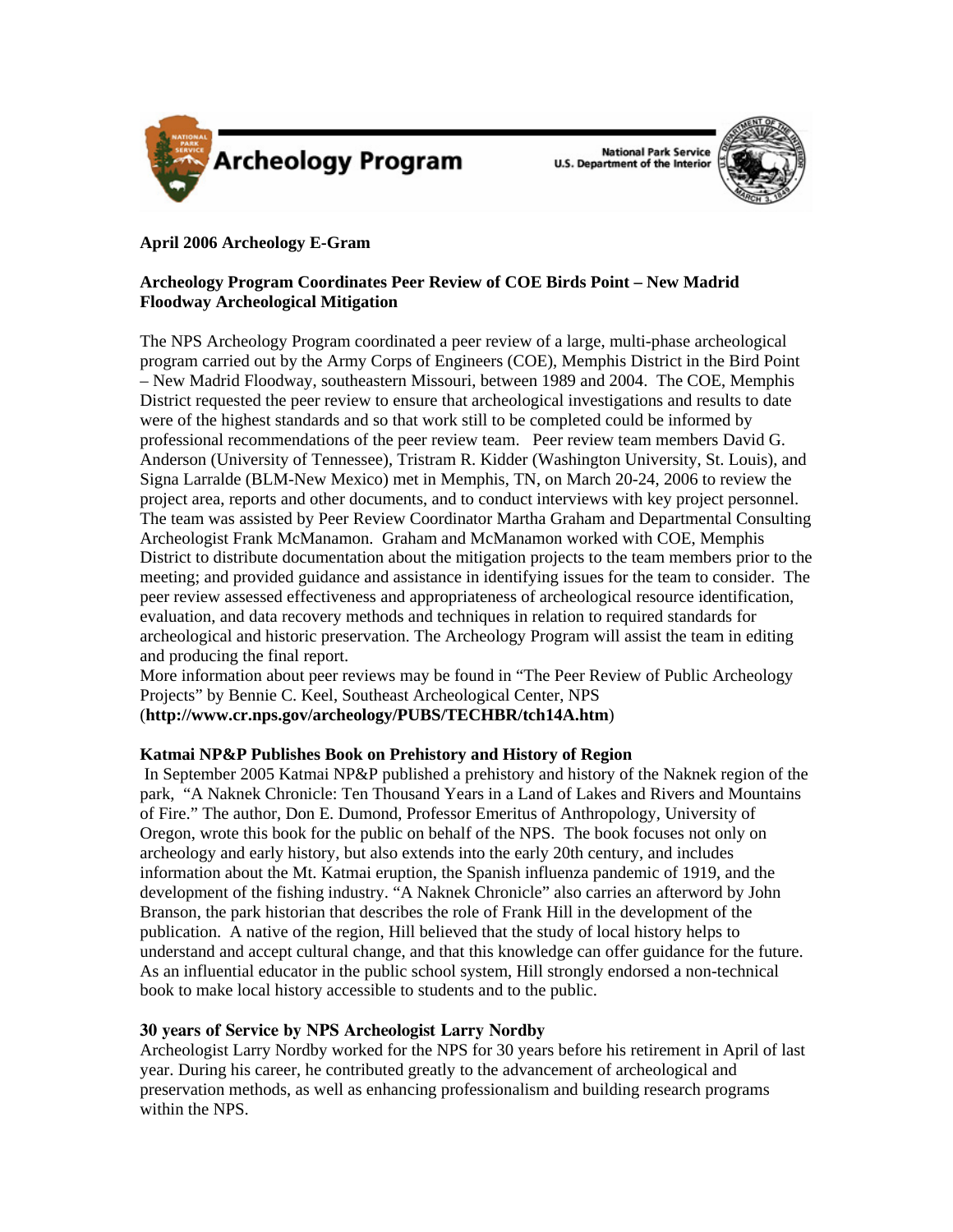Larry held a variety of management and research positions in the Intermountain Region including Chief of the Branch of Cultural Resources at the NPS Cultural Resource Center in Santa Fe. He also served as the Regional Archeologist of the Southwest Region for a number of years. The last 10 years of his career were spent at Mesa Verde NP where he established the Archeological Site Conservation Program (ASCP) to better manage and protect more than 4700 archeological sites within the park's boundary. In all of these positions, Larry's influence has been far-reaching and his ideas have been incorporated into program standards.

Prior to 1994, no consolidated archeology program existed for managing Mesa Verde NP archeological resources. Information on site conditions was incomplete and there was no methodology for archeological site documentation. Under the ASCP, baseline information for previously identified sites was collected, uniform standards for site documentation and records management were set, and assessment procedures for newly identified sites were developed. This program of documentation enables park staff to better monitor archeological projects, manage site information in a tabular and graphic database, and properly catalogue and archival field records and reports.

Standardizing procedures under the ASCP allowed the park to establish a comprehensive, multidisciplinary approach to documenting its more than 600 cliff dwellings, most of which possess original architectural fabric such as intact surface finishes, wooden elements, rock art, and historic inscriptions. Under the ASCP, the park focuses its resources on documenting these sites in a hierarchical manner, first systematically assessing the condition of a cliff dwelling; then recording its architecture, construction sequences, techniques, and methods; and , finally, treating and stabilizing site fabric as necessary.

Larry also participated in the Vanishing Treasures Initiative, established in 1993 to respond to backlogged treatments needs and missing condition information for thousands of archeological sites at 41 NPS units in the Southwest. This initiative provides funds for the care and management of cultural resources throughout the Intermountain Region, including establishing new permanent positions for archeologists, historians, masons, structural engineers, and exhibit specialists. Larry served on various workgroups for the Vanishing Treasures Program including the Guidelines and Definitions Workgroup, Career Development Workgroup, and Advisory Group.

During his NPS career, Larry was involved in many other professional activities . Outside of the NPS, he served on the Executive Board, Society of Professional Archeology (1986-7); the Executive Committee, American Society for Conservation Archeology (1986-8); the Archeological Review Committee, City of Santa Fe, NM (1988-1991); and the Advisory Board, Center of Southwest Studies at Fort Lewis College, Durango, CO. Because of his interest and expertise in submerged cultural resources, he also was a member of the NPS Submerged Resources Center (1979-1996); the NPS Regional Dive Officer, Southwest Region (1979-1986); and a member of an Archeological Advisory Team to the National Oceanic and Atmospheric Administration's U.S.S. Monitor National Marine Sanctuary.

Larry's friends and colleagues wish him well, and hope that he has enjoyed his first year of retirement. (Thanks to Julie A. Bell, MEVE, for background information)

#### **Projects in Parks: Chaco Digital Initiative**